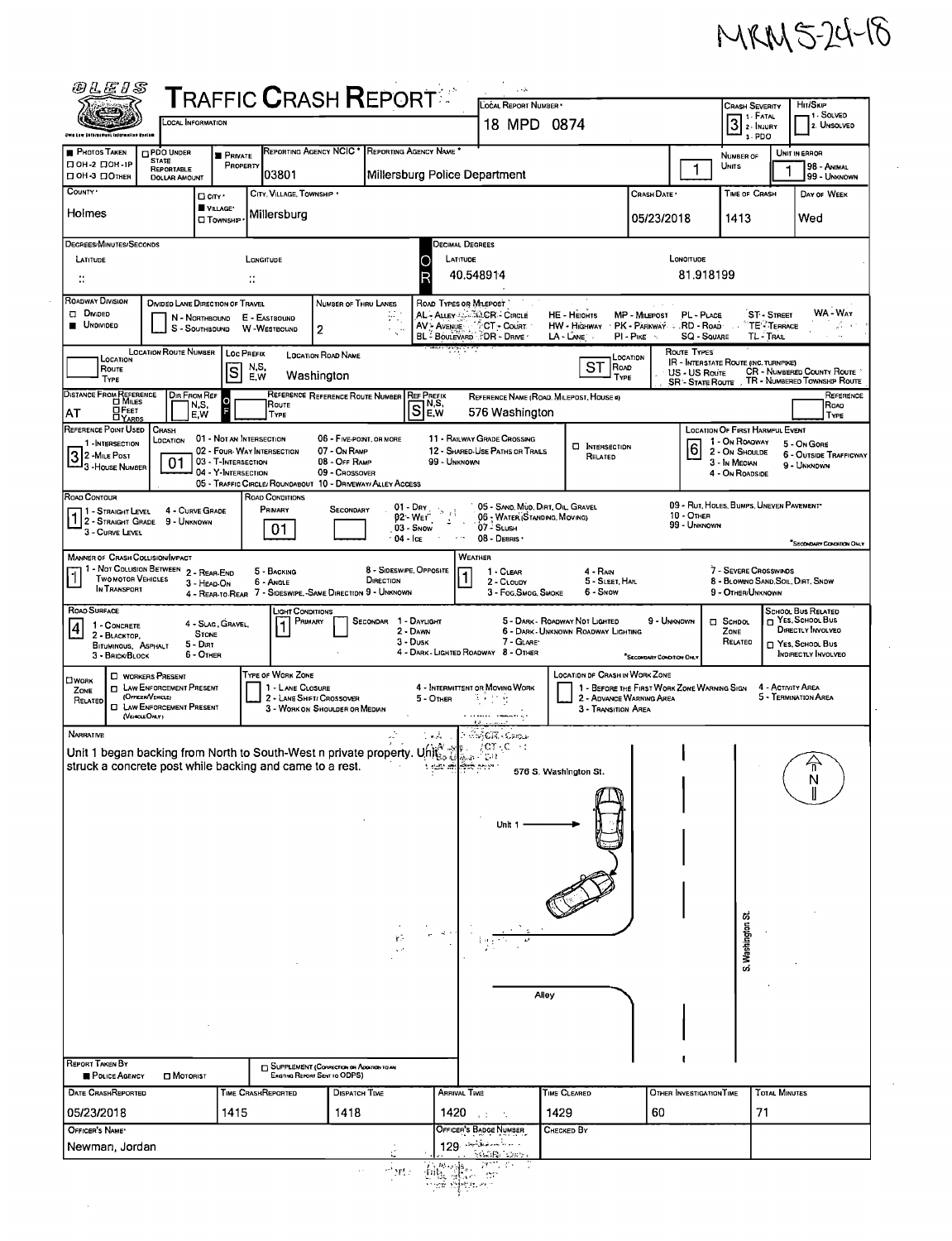$\frac{1}{2} \frac{1}{2} \left( \frac{1}{2} \right)$ 

| 00.EIS                                                                                                                                                                                                                                                                                                                                                                                                                                                                                                                                                                                                                                                                                                                                |                                                                                                                                                                                                                                                                                                                                                                                                                               | INIT                                                                                                                                                                       |                                                                                                                                                                                             |                                                                                                                                                                                                                 | LOCAL REPORT NUMBER<br>18 MPD 0874                                                                                                                                                                                                                                                                                                                                                                                                                                                                    |                                                                                                                                                                                                                                                                                                                                       |                                                                                                                                                                                                                                                                               |                                                                                                                                                                                                                                                                                                                                                                                                                                                                                                                                                                                                                                                                  |                                                                                                                                                                                                                                                                                 |                                                                                                                  |  |  |
|---------------------------------------------------------------------------------------------------------------------------------------------------------------------------------------------------------------------------------------------------------------------------------------------------------------------------------------------------------------------------------------------------------------------------------------------------------------------------------------------------------------------------------------------------------------------------------------------------------------------------------------------------------------------------------------------------------------------------------------|-------------------------------------------------------------------------------------------------------------------------------------------------------------------------------------------------------------------------------------------------------------------------------------------------------------------------------------------------------------------------------------------------------------------------------|----------------------------------------------------------------------------------------------------------------------------------------------------------------------------|---------------------------------------------------------------------------------------------------------------------------------------------------------------------------------------------|-----------------------------------------------------------------------------------------------------------------------------------------------------------------------------------------------------------------|-------------------------------------------------------------------------------------------------------------------------------------------------------------------------------------------------------------------------------------------------------------------------------------------------------------------------------------------------------------------------------------------------------------------------------------------------------------------------------------------------------|---------------------------------------------------------------------------------------------------------------------------------------------------------------------------------------------------------------------------------------------------------------------------------------------------------------------------------------|-------------------------------------------------------------------------------------------------------------------------------------------------------------------------------------------------------------------------------------------------------------------------------|------------------------------------------------------------------------------------------------------------------------------------------------------------------------------------------------------------------------------------------------------------------------------------------------------------------------------------------------------------------------------------------------------------------------------------------------------------------------------------------------------------------------------------------------------------------------------------------------------------------------------------------------------------------|---------------------------------------------------------------------------------------------------------------------------------------------------------------------------------------------------------------------------------------------------------------------------------|------------------------------------------------------------------------------------------------------------------|--|--|
| UNIT NUMBER<br>OWNER ADDRESS: CITY, STATE, ZIP                                                                                                                                                                                                                                                                                                                                                                                                                                                                                                                                                                                                                                                                                        | Rice, Valrie, L                                                                                                                                                                                                                                                                                                                                                                                                               | <b>CISAME AS DRIVER</b> )                                                                                                                                                  | OWNER NAME: LAST, FIRST, MIDDLE ( E SAME AS DRIVER )                                                                                                                                        |                                                                                                                                                                                                                 | OWNER PHONE NUMBER<br>330-465-6791                                                                                                                                                                                                                                                                                                                                                                                                                                                                    |                                                                                                                                                                                                                                                                                                                                       | DAMAGE AREA<br><b>DAMAGE SCALE</b><br>FRONT                                                                                                                                                                                                                                   |                                                                                                                                                                                                                                                                                                                                                                                                                                                                                                                                                                                                                                                                  |                                                                                                                                                                                                                                                                                 |                                                                                                                  |  |  |
| 710 S Washington St Lot 2, Millersburg, OH, 44654<br>LP STATE LICENSE PLATE NUMBER<br># Occupants<br><b>VEHICLE IOENTIFICATION NUMBER</b><br>.<br>OН<br>GNG5469<br>4T1SK12E4NU160010                                                                                                                                                                                                                                                                                                                                                                                                                                                                                                                                                  |                                                                                                                                                                                                                                                                                                                                                                                                                               |                                                                                                                                                                            |                                                                                                                                                                                             |                                                                                                                                                                                                                 |                                                                                                                                                                                                                                                                                                                                                                                                                                                                                                       |                                                                                                                                                                                                                                                                                                                                       |                                                                                                                                                                                                                                                                               |                                                                                                                                                                                                                                                                                                                                                                                                                                                                                                                                                                                                                                                                  |                                                                                                                                                                                                                                                                                 | o<br>◘<br>3 - FUNCTIONAL                                                                                         |  |  |
| <b>VEHICLE YEAR</b><br>1999<br><b>PROOF OF</b>                                                                                                                                                                                                                                                                                                                                                                                                                                                                                                                                                                                                                                                                                        | <b>VEHICLE MAKE</b><br>Toyota<br>INSURANCE COMPANY                                                                                                                                                                                                                                                                                                                                                                            |                                                                                                                                                                            |                                                                                                                                                                                             | VEHICLE MODEL<br>Camry A.C. St<br>小地 有轴 纵计<br>POLICY NUMBER<br>Toweo By                                                                                                                                         |                                                                                                                                                                                                                                                                                                                                                                                                                                                                                                       |                                                                                                                                                                                                                                                                                                                                       | <b>VEHICLE COLOR</b><br>GRY                                                                                                                                                                                                                                                   |                                                                                                                                                                                                                                                                                                                                                                                                                                                                                                                                                                                                                                                                  | 4 - DISABLING<br>9 - Unknown                                                                                                                                                                                                                                                    | α<br>Έ<br>D                                                                                                      |  |  |
| <b>NSURANCE</b><br>SHOWN                                                                                                                                                                                                                                                                                                                                                                                                                                                                                                                                                                                                                                                                                                              | Western Reserve Grp.<br>CARRIER NAME, ADDRESS, CITY, STATE, ZIP                                                                                                                                                                                                                                                                                                                                                               |                                                                                                                                                                            |                                                                                                                                                                                             | SSV3401914578-2                                                                                                                                                                                                 |                                                                                                                                                                                                                                                                                                                                                                                                                                                                                                       |                                                                                                                                                                                                                                                                                                                                       |                                                                                                                                                                                                                                                                               |                                                                                                                                                                                                                                                                                                                                                                                                                                                                                                                                                                                                                                                                  |                                                                                                                                                                                                                                                                                 | <b>CARRIER PHONE</b>                                                                                             |  |  |
| US DOT<br>HM PLACARD ID NO.                                                                                                                                                                                                                                                                                                                                                                                                                                                                                                                                                                                                                                                                                                           | <b>HIM CLASS</b><br>NUMBER                                                                                                                                                                                                                                                                                                                                                                                                    | VEHICLE WEIGHT GVWR/GCWR<br>1 - LESS THAN OR EQUAL TO 10K LES<br>2 - 10,001 to 26,000s Las<br>3 - MORE THAN 26,000K LBS.<br><b>MAZAROOUS MATERIAL</b><br><b>CI RELATED</b> |                                                                                                                                                                                             | CARGO BOOY TYPE<br>01<br>03 - Bus (16+ Sears, Inc DRIVER)<br>04 - VEHICLE TOWING ANOTHER VEHICLE<br>05 - Logging<br>06 - INTERMOOAL CONTAINER CHASIS<br>07 - CARGO VAN/ENCLOSED BOX<br>08 - GRAN, CHIPS, GRAVEL | 01 - No CARGO BODY TYPE/NDT APPLICABL 09 - POLE<br>02 - Busi Van (9-15 Seats, Inc Driver) 10 - Cargo Tank<br>11 - FLAT BED<br>12 - Dump<br>13 - CONCRETE MIXER<br>14 - AUTO TRANSPORTER<br>15 - GARBAGE /REFUSE                                                                                                                                                                                                                                                                                       |                                                                                                                                                                                                                                                                                                                                       | TRAFFICWAY DESCRIPTION<br>1 - Two-Way, Not Divinen<br>2 - Two WAY, NOT DIVIDED, CONTINUOUS LEFT TURN LANE<br>3 - Two Way, Divideo, Unprotected: Painted or Grass >4FTJ Media<br>4 - Two-WAY, DIVIDED, POSITIVE MEDIAN BARRIER<br>5 - ONE WAY TRAFFICWAY<br>CI HIT / SKIP UNIT |                                                                                                                                                                                                                                                                                                                                                                                                                                                                                                                                                                                                                                                                  |                                                                                                                                                                                                                                                                                 |                                                                                                                  |  |  |
|                                                                                                                                                                                                                                                                                                                                                                                                                                                                                                                                                                                                                                                                                                                                       | NON-MOTORIST LOCATION PRIOR TO IMPACT<br>01 - INTERSECTION - MARKEO CROSSWAL<br>02 - INTERSECTION NO CROSSWALK<br>03 - INTERSECTION OTHER<br>04 - MIDBLOCK - MARKED CROSSWALK<br>05 - TRAVEL LANE - OTHER LOCATION<br>06 - BICYCLE LANE<br>07 - SHOULDER/ROADSIDE<br>08 - SIDEWALK<br>09 - MEDIAN CROSSING ISLAND<br>10 - DRIVE WAY ACCESS<br>11 - SHARED-USE PATH OR TRAIL<br>12 - NON-TRAFFICWAY AREA<br>99 - OTHER/UNKNOWN |                                                                                                                                                                            | Type of Use<br>1<br>1 - PERSONAL<br>2 - COMMERCIAL<br>3 - GOVERNMENT<br><b>D</b> IN EMERGENCY<br>RESPONSE                                                                                   | UNIT TYPE<br>03<br>99 - UNKNOWN 03 - MIO SIZE<br>OR HIT/SKIP                                                                                                                                                    | 01 - Sus COMPACT<br>02 - COMPACT<br>04 - FULL SIZE<br>05 - MINIVAN<br>06 - SPORT UTILITY VEHICLE<br>07 - Pickup<br>$08 - VAN$<br>09 - MOTORCYCLE<br>10 - Motorized Bicycle<br>11 - SNOWMOBILE/ATV<br>12 - OTHER PASSENGER VEHICLE                                                                                                                                                                                                                                                                     |                                                                                                                                                                                                                                                                                                                                       | 99 - OTHER/UNKNOWN                                                                                                                                                                                                                                                            | PASSENGER VEHICLES (LESS THAN 9 PASSENGERS MEDIHEAVY TRUCKS OR COMBO UNITS > 10K LBS BUS/VANLIMO(9 OR MORE INCLUDING DRIVER)<br>13 - SINGLE UNIT TRUCK OR VAN ZAXLE, 6 TIRES 21 - BUS/VAN (9-15 SEATS, INC DANSA)<br>22 - BUS (16+ SEATS, INC DRIVER)<br>14 - SINGLE LINIT TRUCK: 3+ AXLES<br>Non-Mororest<br>15 - SINGLE UNIT TRUCK / TRAILER<br>23 - ANIMAL WITH RIDER<br>16 - TRUCK/TRACTOR (BOBTAIL)<br>24 - ANIMAL WITH BUGGY, WAGON, SURREY<br>17 - TRACTOR/SEMI-TRAILER<br>25 - BICYCLE/PEOACYCLIST<br>18 - TRACTOR/DOUBLE<br>26 - PEDESTRIAN/SKATER<br>19 - TRACTOR/TRIPLES<br>20 - OTHER MEDIHEAVY VEHICLE<br>27 - OTHER NON-MOTORIST<br>HAS HM PLACARD |                                                                                                                                                                                                                                                                                 |                                                                                                                  |  |  |
| SPECIAL FUNCTION 01 - NONE<br>01                                                                                                                                                                                                                                                                                                                                                                                                                                                                                                                                                                                                                                                                                                      | $02 - T_Ax_1$<br>03 - RENTAL TRUCK (OVER 10K LBS)<br>05 - Bus - Transit<br>06 - Bus - Charter<br>07 - Bus - SHUTTLE<br>08 - Bus - OTHER                                                                                                                                                                                                                                                                                       | 04 - Bus - School (Public or Private) 12 - Military                                                                                                                        | 09 - AMBULANCE<br>$10 -$ FiRE<br>11 - HIGHWAY/MAINTENANCE<br>13 - Pouce<br>14 - Pusuc UTILITY<br>15 - OTHER GOVERNMENT<br>16 - CONSTRUCTION EQP.                                            | 17 - FARM VEHICLE<br>18 - FARM EQUIPMENT<br>19 - Мотокноме<br>20 - GDLF CART<br>21 - Train                                                                                                                      | 22 - OTHER (EXPLAN IN NAVSKATIVE)                                                                                                                                                                                                                                                                                                                                                                                                                                                                     | MOST DAMAGED AREA<br>$01 - None$<br>09<br>IMPACT ARE 04 - RIGHT SIDE<br>09                                                                                                                                                                                                                                                            | 02 - CENTER FRONT<br>03 - Right Front<br>05 - RIGHT REAR<br>06 - REAR CENTER<br>07 - LEFT REAR                                                                                                                                                                                | 08 - LEFT SIDE<br>09 - LEFT FRONT<br>10 - TOP AND WINDOWS<br>11 - UNDERCARRIAGE<br>12 - LOADITRAILER<br>13 - TOTAL (ALL AREAS)<br>14 - Отнен                                                                                                                                                                                                                                                                                                                                                                                                                                                                                                                     |                                                                                                                                                                                                                                                                                 | ACTION<br>99 - UNKNOWN<br>$31$ - Non-Contact<br>3 - STRIKING<br>4 - Struck<br>5 - STRIKING STRUCK<br>9 - UNKNOWN |  |  |
| alah Bu<br>PRE-CRASH ACTIONS<br>Life av<br>ar t<br>ាមបា<br>Non-Motorist<br>MOTORIST<br>02<br>07 - MAKING U-TURN<br>15 - ENTERING OR CROSSING SPECIFIED LOCATIO<br>01 - STRAIGHT AHEAD<br>13 - Negotiating a Curve<br>16 - WALKING, RUNNING, JOGGING, PLAYING, CYCLING<br>02 - BACKWG<br>08 - ENTERWG TRAFFIC LANE<br>14 - OTHER MOTORIST ACTIO<br>03 - CHANGING LANES<br>17 - WORKING<br>09 - LEAVING TRAFFIC LANE<br>99 - UNKNOWN<br>04 - OVERTAKING/PASSING<br>18 - PUSHING VEHICLE<br>10 - PARKED<br>05 - MAKING RIGHT TURN<br>19 - APPROACHING OR LEAVING VEHICLE<br>11 - SLOWING OR STOPPED IN TRAFFIC<br>06 - MAKING LEFT TURN<br>20 - STANDING<br>12 - DRIVERLESS                                                              |                                                                                                                                                                                                                                                                                                                                                                                                                               |                                                                                                                                                                            |                                                                                                                                                                                             |                                                                                                                                                                                                                 |                                                                                                                                                                                                                                                                                                                                                                                                                                                                                                       |                                                                                                                                                                                                                                                                                                                                       |                                                                                                                                                                                                                                                                               |                                                                                                                                                                                                                                                                                                                                                                                                                                                                                                                                                                                                                                                                  | 21 - OTHER NON-MOTORIST ACTION                                                                                                                                                                                                                                                  |                                                                                                                  |  |  |
| <b>CONTRIBUTING CIRCUMSTANCE</b><br>PRIMARY<br>MOTORIST<br>01 - NONE<br>11 - Improper Backing<br>11<br>02 - FAILURE TO YIELD<br>12 - IMPROPER START FROM PARKED POSITION<br>03 - RAN RED LIGHT<br>13 - STOPPED OR PARKED LLEGALLY<br>04 - RAN STOP SIGN<br>14 - OPERATING VEHICLE IN NEGLIGENT MANNER<br>05 - Excessoo Speed Limit<br>SECONDARY<br>06 - Unsafe Speed<br>16 - WRONG SIDE/WRONG WAY<br>07 - IMPROPER TURN<br>17 - FALURE TO CONTROL<br>08 - LEFT OF CENTER<br>18 - VISION OBSTRUCTION<br>09 - FOLLOWED TOO CLOSELV/ACDA<br>19 - OPERATING DEFECTIVE EQUIPMENT<br>99 - Unknown<br>10 - IMPROPER LANE CHANGE<br>20 - LOAD SHIFTING/FALLING/SPILLING (1999) 1200<br><b>iPASSING/OFF ROAD</b><br>21 - OTHER IMPROPER ACTION |                                                                                                                                                                                                                                                                                                                                                                                                                               |                                                                                                                                                                            |                                                                                                                                                                                             |                                                                                                                                                                                                                 | 15 - Swering to Avoid (Due to External Conditions)<br>the c<br>$\ddot{\phantom{a}}$                                                                                                                                                                                                                                                                                                                                                                                                                   | NON-MOTORIST<br>22 - Нане<br>23 - Improper Crossing<br>24 - Darting<br>25 - Lynng and/or Illegally in Roadway<br>26 - FALURE TO YIELD RIGHT OF WAY<br>27 - Not Visible (Dark Clothing)<br>28 - INATTENTIVE<br>29 - FAILURE TO OBEY TRAFFIC SIGNS<br>/SIGNALS/OFFICER<br>30 - WRONG SIDE OF THE ROAD<br>31 - OTHER NON-MOTORIST ACTION |                                                                                                                                                                                                                                                                               |                                                                                                                                                                                                                                                                                                                                                                                                                                                                                                                                                                                                                                                                  | VEHICLE DEFECTS<br>01 - TURN SIGNALS<br>02 - HEAO LAMPS<br>03 - TAIL LAMPS<br>04 - BRAKES<br>05 - STEERING<br>06 - TIRE BLOWOUT<br>07 - WORN OR SLICK TIRES<br>08 - TRALER EQUIPMENT DEFECTIVE<br>09 - MOTOR TROUBLE<br>10 - Disabled From Prior Accident<br>11 - OTHER DEFECTS |                                                                                                                  |  |  |
| <b>SEQUENCE OF EVENTS</b><br>4<br>FIRST<br>Harmful.<br>EVENT                                                                                                                                                                                                                                                                                                                                                                                                                                                                                                                                                                                                                                                                          | Most<br><b>HARMFUL</b><br>EVENT                                                                                                                                                                                                                                                                                                                                                                                               |                                                                                                                                                                            | 5<br>6<br>99 - Unknown                                                                                                                                                                      | 03 - IMMERSION<br>04 - JACKKNIFE                                                                                                                                                                                | <b>NON-COLLISION EVENTS</b><br>01 - Overturn/Rollover<br>02 - FIRE EXPLOSION<br>05 - CARGO/EQUIPMENT LOSS OR SHIFT 09 - RAN OFF ROAD LEFT                                                                                                                                                                                                                                                                                                                                                             |                                                                                                                                                                                                                                                                                                                                       | 06 - EQUIPMENT FAILURE<br>(BLOWN TIRE, BRANE FAILURE, ETC)<br>07 - SEPARATION OF UNITS<br>08 - RAN OFF ROAD RIGHT                                                                                                                                                             |                                                                                                                                                                                                                                                                                                                                                                                                                                                                                                                                                                                                                                                                  | 10 - Cross Median<br>11 - Cross Center Line<br>OPPOSITE DIRECTION OF TRAVEL<br>12 - DOWNHILL RUNAWAY<br>13 - OTHER NON-COLLISION                                                                                                                                                |                                                                                                                  |  |  |
| 14 - PEDESTRIAN<br>15 - PEOALCYCLE<br>17 - ANIMAL - FARM<br>18 - ANMAL - DEER<br>19 - ANMAL-OTHER                                                                                                                                                                                                                                                                                                                                                                                                                                                                                                                                                                                                                                     | 16 - RAILWAY VEHICLE (TRAN, ENGINE)<br>20 - MOTOR VEHICLE IN TRANSPORT                                                                                                                                                                                                                                                                                                                                                        | COLLISION WITH PERSON, VEHICLE OR OBJECT NOT FIXED                                                                                                                         | 21 - PARKED MOTOR VEHICLE<br>22 - WORK ZONE MAINTENANCE EQUIPMENT<br>23 - STRUCK BY FALLING, SHIFTING CARGO<br>OR ANYTHING SET IN MOTION BY A<br>MOTOR VEHICLE<br>24 - OTHER MOVABLE OBJECT |                                                                                                                                                                                                                 | COLLISION WITH FIXED, OBJECT.<br>25 - Impact Attenuator/Crash Cushion 3 - Median Cable Barrier<br>26 - BRIDGE OVERHEAD STRUCTURE<br>34 - MEDIAN GUARDRAIL BARRIER<br>27 - BRIDGE PIER OR ABUTMENT<br>35 - MEDIAN CONCRETE BARRIER<br>28 - BRIDGE PARAPET<br>36 - MEDIAN OTHER BARRIER<br>29 - BRIDGE RAIL<br>37 - TRAFFIC SIGN POST<br>30 - GUARDRAIL FACE<br>38 - Overhead Sign Post<br>31 - GUARDRAILEND<br>39 - LIGHT/LUMINARIES SUPPORT<br>$\frac{1}{2}$ 40 - Unury Pole<br>32 - PORTABLE BARRIER |                                                                                                                                                                                                                                                                                                                                       |                                                                                                                                                                                                                                                                               |                                                                                                                                                                                                                                                                                                                                                                                                                                                                                                                                                                                                                                                                  | 41 - OTHER POST, POLE<br>48 - TREE<br>49 - FIRE HYDRANT<br>GR SUPPORT<br>42 - CULVERT<br>50 - WORK ZONE MAINTENANCE<br>43 - Cura<br>EQUIPMENT<br>44 - Опсн<br>51 - WALL, BUILDING, TUNNEL<br>45 - EMBANKMENT<br>52 - OTHER FIXED OBJECT<br>46 - FENCE<br>47 - MAILBOX           |                                                                                                                  |  |  |
| UNIT SPEED<br>5<br>$\square$ Stateg<br><b>ESTIMATED</b>                                                                                                                                                                                                                                                                                                                                                                                                                                                                                                                                                                                                                                                                               | Posted SPEED                                                                                                                                                                                                                                                                                                                                                                                                                  | TRAFFIC CONTROL<br>01                                                                                                                                                      | 01 - No Controls<br>02 - S top Sign<br>03 - YIELD SIGN<br>04 - TRAFFIC SIGNAL<br>05 - TRAFFIC FLASHERS<br>06 - SCHOOL ZONE                                                                  |                                                                                                                                                                                                                 | 07 - RAILROAD CROSSBUCKS NUMBER CROSSWALK LINES<br>08 - RALROAD FLASHERS : 1514 - WALKIDON'T WALK<br>09 - Raunoan Gares<br>10 - Costruction Barnicape 16 - Not Reported<br>11 - PERSON (FLAGGER, OFFICER<br>12 - PAVEMENT MARKINGS.                                                                                                                                                                                                                                                                   | $\frac{1}{2}$                                                                                                                                                                                                                                                                                                                         |                                                                                                                                                                                                                                                                               | Unit Direction<br>FROM<br>To<br>8                                                                                                                                                                                                                                                                                                                                                                                                                                                                                                                                                                                                                                | 1 - North<br>2 - South<br>$3 - E_A$ ST<br>4 - West                                                                                                                                                                                                                              | 5 - Northeast<br>9 - UNKNOWN<br>6 - Northwest<br>7 - SOUTHEAST<br>8 - Southwest                                  |  |  |